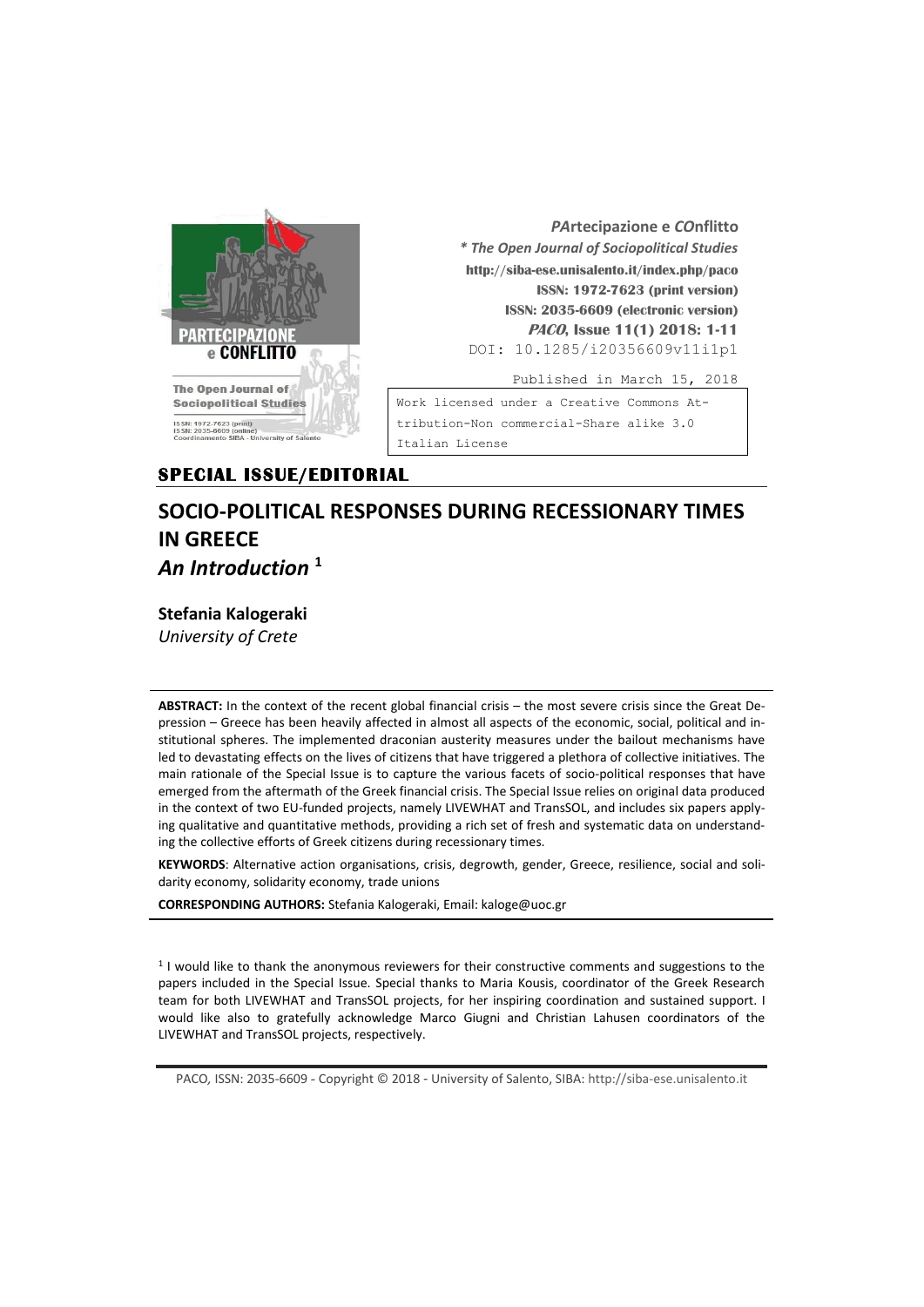### **1. The effects and responses of the Greek crisis**

The recent global financial crisis has been the most acute economic event since the Great Depression, threatening the prosperity and economic security of many developed countries, including European ones. Greece has been at the epicentre of the crisis and faced the deepest recession in its modern history. Since early 2009, the country has entered a prolonged and sustained economic downturn, captured in the declining trends of its Gross Domestic Product (GDP) and escalating general government gross debt (as a percentage of GDP) (Featherstone 2011; Matsaganis 2013). In order to deal with the economic turmoil, and avert a potential default, the Greek governments agreed on bailout programs<sup>2</sup> under the close supervision of the European Commission (EC), the European Central Bank (ECB) and the International Monetary Fund (IMF)<sup>3</sup>. In return, a series of austerity measures and structural reforms were implemented, including severe curtailing of public spending in health, education and social security budgets, steep reductions in salaries and pensions, closures and mergers of public organisations, sharp increases in taxes (e.g., VAT and property taxes) as well as unfavourable labour market reforms.

The Greek debt crisis has been linked to a plethora of adverse socio-economic consequences. As a corollary of the implemented measures that dismantled the labour market, the unemployment rate skyrocketed whereas, poverty and deprivation threatened broader segments of the population (Balourdos 2014; Matsaganis and Leventi 2014; OECD 2014; Papatheodorou 2015). Moreover, the severe public spending cuts in health and social security, as well as other social benefits, have further contributed to more Greeks being unable to access primary services (Papadopoulos and Roumpakis 2012; Petmesidou and Guillén 2015).

The multifaceted effects of the Greek debt crisis are echoed, among others, in the increasing trends in suicide rates (Economou, Madianos, Theleritis, Peppou, and Stefanis 2011), in cases of depression (Economou, Madianos, Peppou, Patelakis, and Stefanis 2013), in xenophobic trends and incidents of racist violence (Kalogeraki 2014; Racist Violence Recording Network 2014), in far-right, neo-fascist extremism (Georgiadou 2013), in homeless and 'neo-homeless'<sup>4</sup> (Theodorikakou, Alamanou, and Katsadoros 2013; Arapoglou and Gounis 2015), as well as in emigration flows (Kalogeraki

<sup>2</sup> The so-called 'Memorandum of Economic and Financial Policies'.

<sup>3</sup> EC, ECB and IMF are collectively known as 'Troika'.

<sup>4</sup> 'Neo-homeless' is a term used to describe a new generation of homeless people who before the crisis used to have a satisfactory standard of living.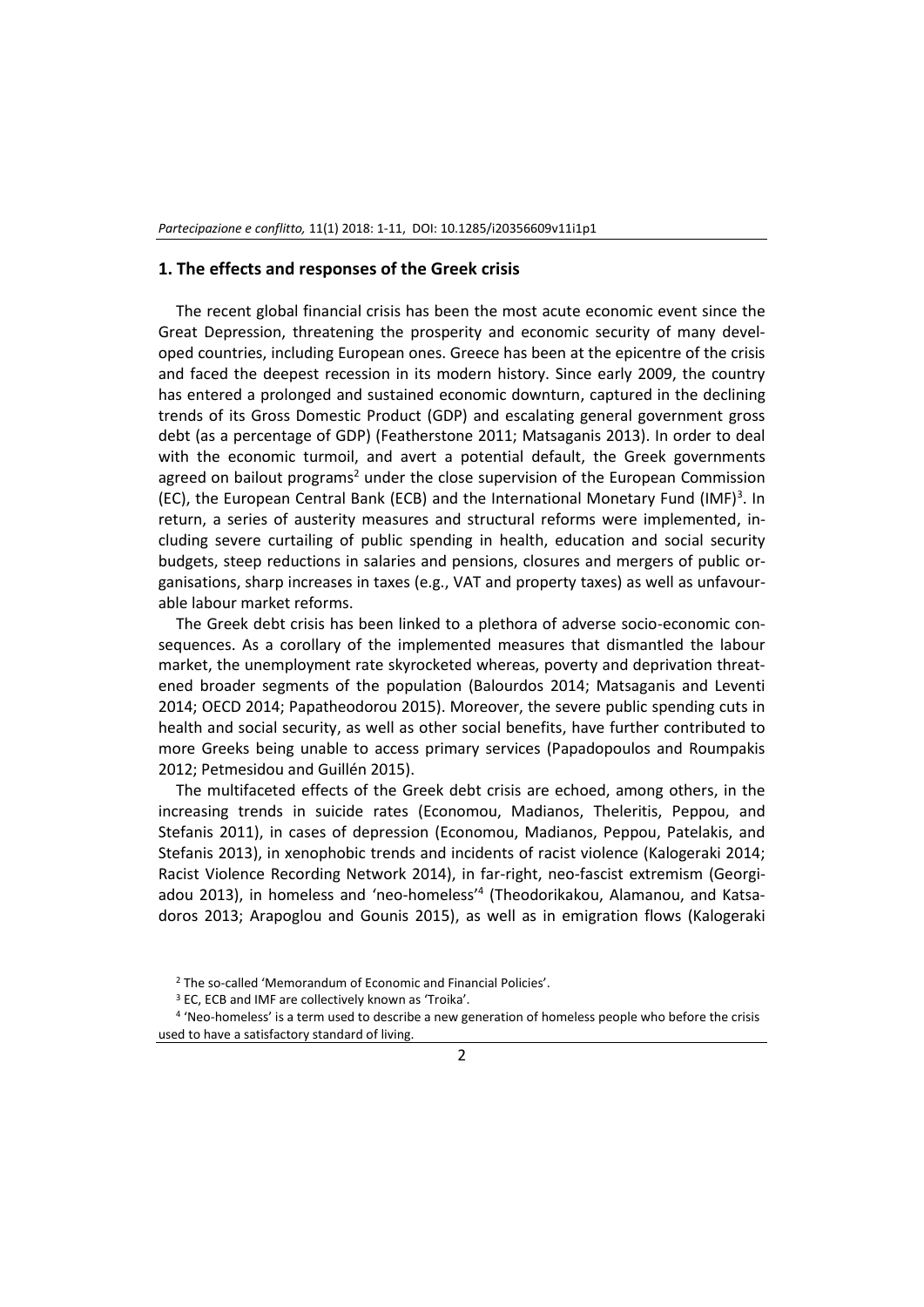2017), including skilled labour ('brain drain') towards more prosperous countries (Lambrianidis 2011; Triandafyllidou and Gropas 2014).

During a period of major transformations in almost all aspects of the social, economic, political and institutional spheres, Greek society creates foci of resistance to respond to the adverse outcomes of the crisis. Such collective initiatives involve new and traditional forms of political mobilisation, such as the *Indignados Movement* and the massive protests against Troika Memoranda and austerity policies (Rüdig and Karyotis 2013; Kousis 2014; Kanellopoulos and Kousis, 2018; Serdedakis and Koufidi 2018). Moreover, the recessionary conditions have led to major transformations in collective responses by citizens, in how to meet their everyday needs and address life strategy concerns in order to tolerate, absorb, cope with and adjust to the socio-economic threats posed by neoliberal policies. Some scholars refer to such collective responses as *grassroots economic activism* (D'Alisa, Forno, and Maurano 2015), other scholars as *direct actions* (Bosi and Zamponi 2015) and others as *alternative forms of resilience* (Kousis and Paschou 2017). Despite the different terms used, all these notions refer, in some way, to alternatives to the mainstream, economic and non-economic practices that aim to remedy the effects of the crisis and provide social and economic sustainability for the entire society and, specifically, for socio-economically vulnerable groups. Recent studies show that, increasingly, Greek society is adopting such collective practices, including, among others, citizens' self-help groups, solidarity networks, credit unions, ethical banks, time banks, social and solidarity economy initiatives, in order to collectively endure the negative effects of the recent recession (Petropoulou 2013; Loukidou 2014; Sotiropoulos, 2014; Rakopoulos, 2015; Vathakou, 2015; Simiti, 2017; Kousis, Kalogeraki, Papadaki, Loukakis, and Velonaki 2018). However, responses to economic hardships do not take place only at the collective level, but also at the individual. Citizens adopt resilient activities, including practices in their everyday living and working conditions, as coping mechanisms used to withstand, adapt to, and recover from the adversities of the economic crisis (Harrison 2012).

## **2. Special Issue rationale and presentation of papers**

The main rationale of the Special Issue is to capture facets of Greek citizens' sociopolitical responses that have emerged from the aftermath of the economic crisis. The Special Issue includes six papers applying quantitative and qualitative methods to explore different aspects of socio-political responses to the outcomes of the Greek crisis. Such a multi-method approach, provides a rich set of fresh and systematic data, offer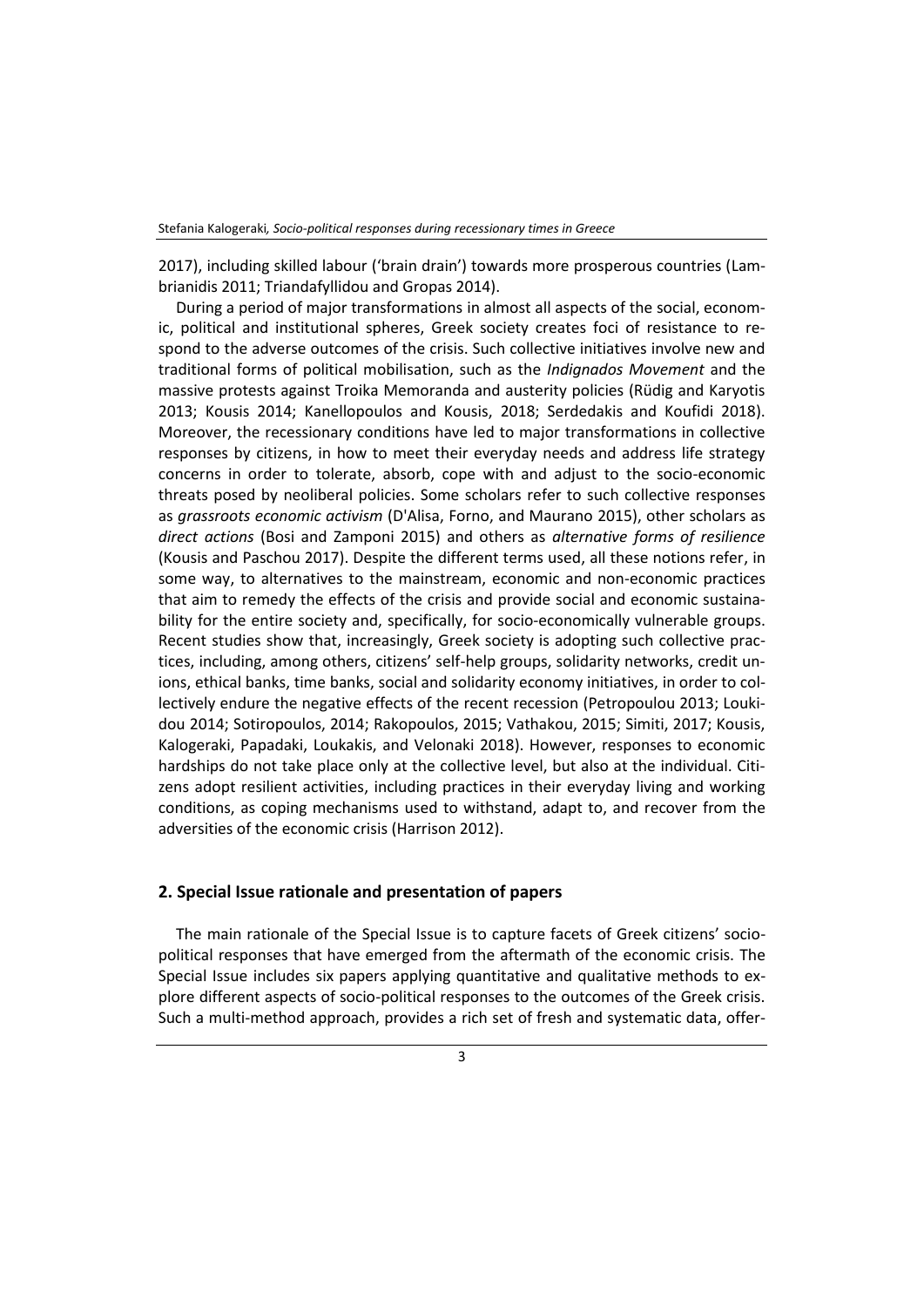ing fruitful insights on understanding the collective efforts of Greek citizens during hard economic times.

All contributions rely on original data produced in the context of two EU-funded projects, namely LIVEWHAT and TransSOL. The former<sup>5</sup> is conducted across nine European countries<sup>6</sup>, i.e., France, Germany, Greece, Italy, Poland, Spain, Sweden, Switzerland and the UK. The LIVEWHAT project aims to provide evidence-based knowledge about citizens' resilience in times of economic crises, allowing for more effective policy responses to the negative consequences of such crises. The second EU-funded project, TransSOL<sup>7</sup>, is conducted across eight European countries<sup>8</sup>, namely Denmark, France, Germany, Greece, Italy, Poland, Switzerland, and the United Kingdom. The TransSOL project aims to provide an exhaustive analysis of the individual forms and conditioning factors enhancing transnational solidarity in Europe.

The Special Issue is addressed to researchers and scholars, interested in the sociopolitical responses of Greek citizens during hard economic times. The contributions enhance our understanding of specific forms of collective actions and specific individual practices, aiming to remedy and cope with the effects of the crisis, their required resources and challenges faced, as well as their potential sustainability and future development. Moreover, the plurality in the data used, derived from the two EU-funded projects, LIVEWHAT and TransSOL, shed light on the richness of methodological approaches and techniques that can be used to disentangle citizens' socio-economic responses during recessionary times.

<sup>5</sup> The LIVEWHAT (Living with Hard Times: How Citizens React to Economic Crises and Their Social and Political Consequences) project was funded by the European Commission under the 7th Framework Programme (Grant Agreement No. 613237). More information about the project can be found at: [http://www.livewhat.unige.ch](http://www.livewhat.unige.ch/)

<sup>6</sup> The LIVEWHAT consortium is coordinated by the University of Geneva (Marco Giugni), and is formed, additionally, by the European University Institute (Lorenzo Bosi), the University of Uppsala (Katrin Uba), the University of Sheffield (Maria Grasso), the CEVIPOF-Sciences Po Paris (Manlio Cinalli), the University of Siegen (Christian Lahusen), the Autonomous University of Barcelona (Eva Anduiza), the University of Crete (Maria Kousis), and the University of Warsaw (Maria Theiss).

 $<sup>7</sup>$  The TransSOL (European paths to transnational solidarity at times of crisis: Conditions, forms, role</sup> models and policy responses) project was funded by the European Union's Horizon 2020 research and innovation programme under Grant Agreement No. 649435. More information about the project can be found at: http://transsol.eu/

<sup>8</sup> The TransSOL consortium is coordinated by the University of Siegen (Christian Lahusen), and is formed, additionally, by the Glasgow Caledonian University (Simone Baglioni), European Alternatives e.V. Berlin (Daphne Büllesbach), the Sciences Po Paris (Manlio Cinalli), the University of Florence (Carlo Fusaro), the University of Geneva (Marco Giugni), the University of Sheffield (Maria Grasso), the University of Crete (Maria Kousis), the University of Siegen (Christian Lahusen), European Alternatives Ltd. LBG UK (Lorenzo Marsili), the University of Warsaw (Maria Theiss), and the University of Copenhagen (Hans-Jörg Trenz).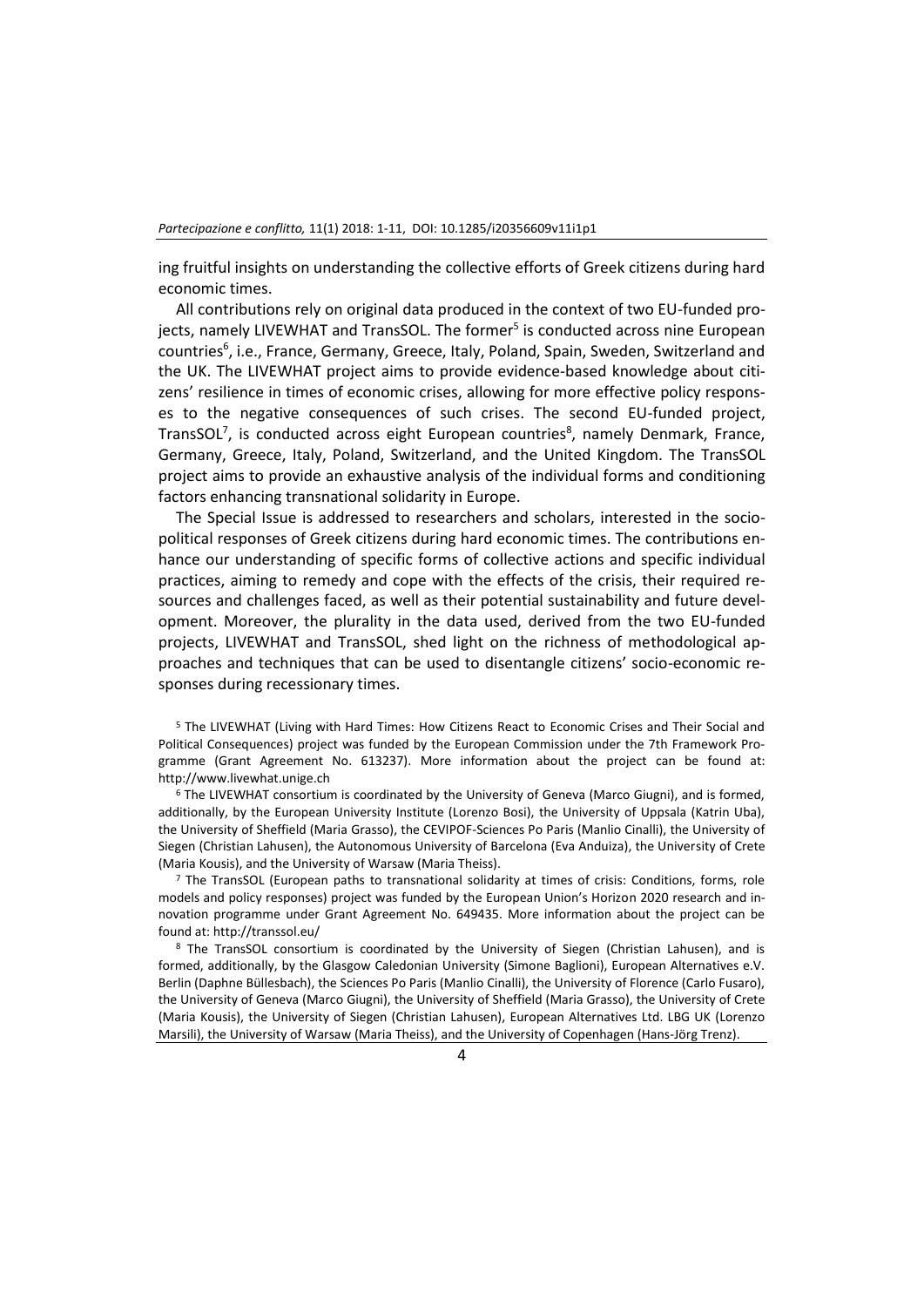In the first paper, Angelos Loukakis, using quantitative data from the LIVEWHAT project, derived from an innovative methodological approach labelled Alternative Action Organisations Analysis, sheds light on the political aspect of the Greek Alternative Action Organisations (AAOs), which primarily aim to provide solidarity activities to vulnerable socio-economic groups. The findings unveil AAOs' responses during hard economic times, emphasizing distinct features between 'political AAOs' (i.e., AAOs engaged in protest, awareness-raising and lobbying activities) and 'non-political' ones (i.e., AAOs engaged exclusively in solidarity actions). About two thirds of the AAOs under study are 'political', highlighting their dual role as solidarity providers and as political actors. 'Political AAOs' are portrayed as primarily informal or protest groups and NGOs, mainly functioning at the national level and being founded prior to the recent economic crisis. Moreover, 'political AAOs' are more likely to have a higher degree of formality, apply direct democratic forms of decision-making, as well as emphasise aims, associated with social change and the promotion of collective identities and community empowerment. The paper provides a significant contribution to our knowledge, with respect to the role of the AAOs as actors in the political arena during the Greek economic crisis.

In the second paper, Marina Papadaki and Stefania Kalogeraki, also using data derived from the Alternative Action Organisations Analysis of the LIVEWHAT project, provide some indicative nationwide findings about the Greek Social and Solidarity Economy (SSE) sector, in the context of the recent crisis. The authors highlight the interrelations of the recent SSE expansion as a response to the recessionary conditions in the country. Most of the SSE organisations under study have been founded after the beginning of the crisis, while among their most widespread activities is covering the urgent needs of different type of beneficiaries, which primarily comprise vulnerable socio-economic groups. The Greek SSE sector besides operating as a coping strategy to remedy the effects of the crisis, also acts as a tool of promoting social change, empowerment, democratic governance and alternative practices. Despite the methodological limitations of the study, the preliminary findings enrich the scarce, quantitative, empirical evidence of the Greek SSE sector by portraying its main attributes and shedding light on its twofold role, i.e., as means to respond to the effects of the crisis, but also as tools of collective empowerment and social transformation, during hard economic times.

In the third paper, Eugenia Petropoulou, presents the results of the case study analysis of a Greek Urban Consumer Co-operative, namely *Nontropo* (pseudonym used) that buys food and other products directly from producers, who are selected in accordance with ethical and solidarity principles. The author relies on data gathered dur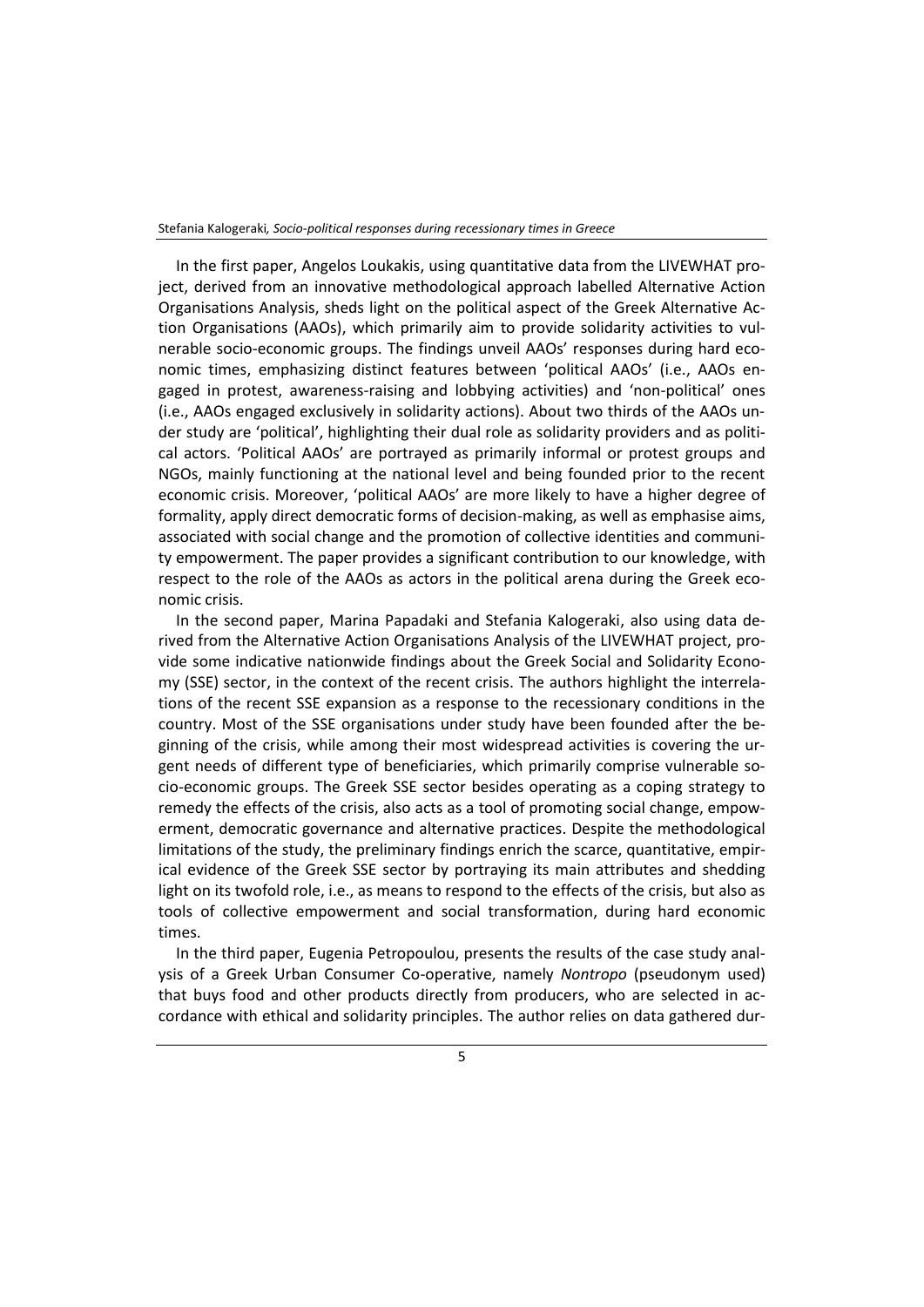ing the LIVEWHAT project through a face-to-face interview with a key representative of the specific Social and Solidarity Economy initiative. The findings underpin that whilst such initiatives are incapable of replacing the current capitalist system they can provide an alternative field of sustainable consumption patterns that utilise local-traditional resources in order to empower local communities in austerity-ridden Greece. The author underscores that in the case of *Nontropo*, the enhancement of solidarity is one of the most fundamental motivations behind sustainable food consumption. Moreover, whilst, the localised practices of *Nontropo*, in addition to the fair, eco-friendly and small-scale provision of food and other services can become limiting factors to financial security, at the same time, act as a safety net towards the current recession. The paper provides some critical pieces of empirical evidence on how a Greek Urban Consumer Co-operative initiative by integrating its values, beliefs and practices into the local context promotes an alternative and sustainable model of development at times of crisis.

In the fourth paper, Yiannis Zaimakis, drawing upon in-depth interviews with key informants of grassroots alternative organisations, mainly derived from the framework of the LIVEWHAT project, sheds light on the political imperatives and ideological positions surrounding solidarity economy initiatives. Based on seven striking exemplars of politically-oriented, solidarity economy collectives in crisis-ridden Greece and using critical discourse analysis, the author unveils activists' voices articulating a heterotopian vision of an alternative economic model that moves beyond the market and the state, and calls into question the neoliberal market logic. Activists, behind their solidarity economy actions, unearth a radical political imaginary that is characterised by romantic humanism, egalitarian goals and an ethos of collectivism. Whilst such an imaginary involves a better world, which significantly departs from the prevalent capitalist imaginary, solidarity economy initiatives, as critical responses to the recent crisis, are in reality constrained due to their limited impact on society, low sustainability capability, limited life-spans and internal ideological conflicts. The paper provides a significant contribution in the specific field of research, by illuminating the motives, worldviews and value-systems that lay behind solidarity economy initiatives during hard economic times in Greece.

In the fifth paper, Christina Karakioulafis and Kostas Kanellopoulos use in-depth interviews with Greek grassroots trade unionists and labour activists, in the framework of the TransSOL project, to explore strategies towards contingent workers and the unemployed. The authors underline the fact that despite the acute increase in employment precarity and unemployment during the economic crisis, the general stance of the Greek 'official' and more 'institutionalised' trade unions towards contingent workers and the unemployed has been strongly contested, whereas grassroots rank-and-file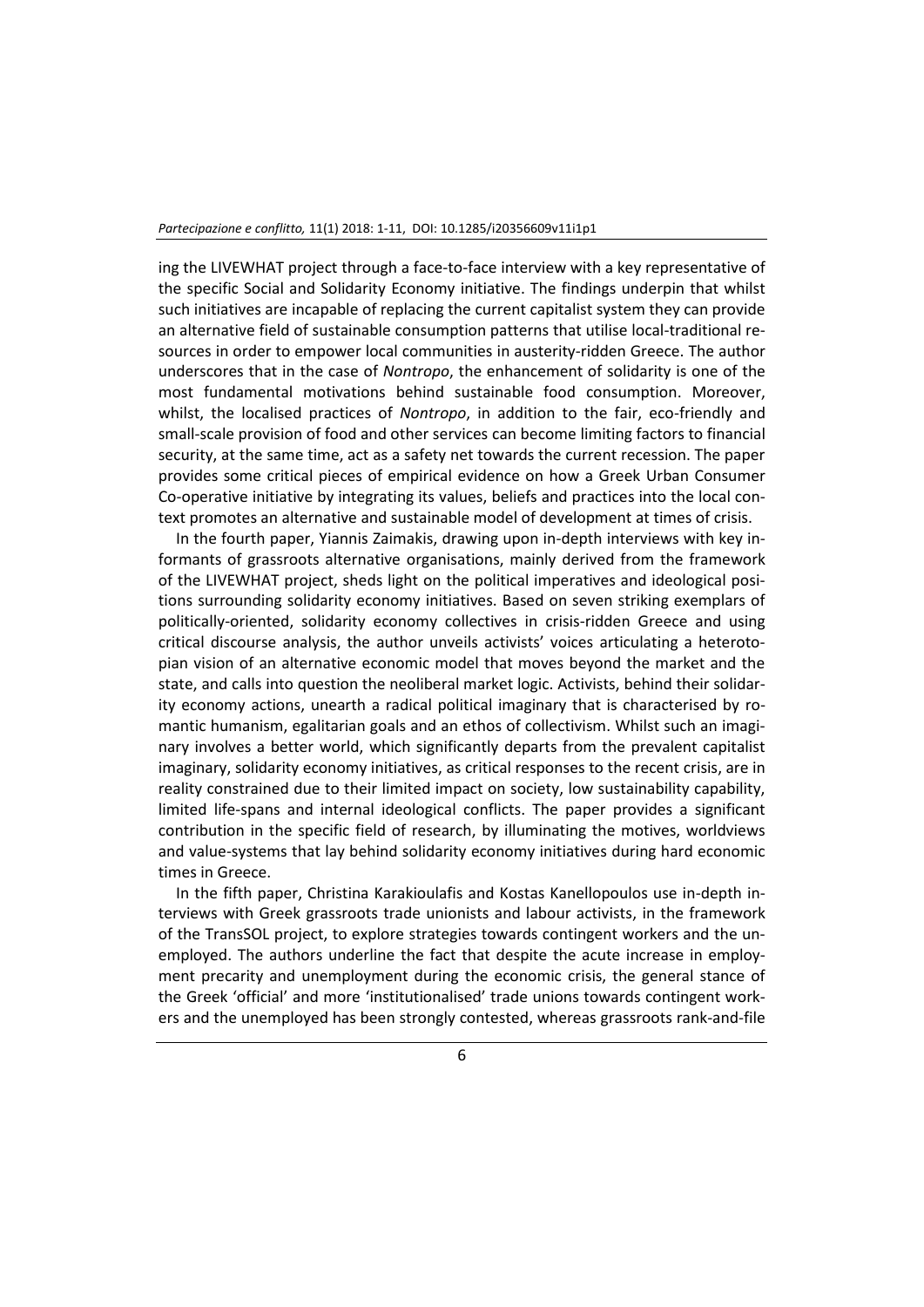unions have had a more active role. Focusing on the latter, the in-depth interviews unveil a working class-oriented identity, discourse and framework of action, as well as a conception of class solidarity, adopting inclusive strategies towards contingent workers and the unemployed. Despite the critical role of grassroots rank-and-file unions, the authors underpin the fact that their impact is limited, primarily due to the lack of infrastructural and material resources that could considerably contribute to the inclusion of precarious and unemployed workers to the system of interest representation. The paper provides crucial insights on Greek union responses in the context of the recent crisis, by highlighting the malfunctions of the official trade unions, as well as the challenges faced by grassroots rank-and-file unions to effectively treat the increased unemployment as well as the precarisation of employment conditions.

In the last paper of the Special Issue, Yota Papageorgiou and Vasiliki Petousi, using individual online survey data from the LIVEWHAT project, shed light on the effects of the crisis – primarily on employment and working conditions – on Greek men and women, as well as on their responses to withstand hardships and bounce back. The authors underscore that, whilst both men and women have been severely affected from the recent recessionary conditions, among women, it is those in the lower occupational categories who have withstood more severe losses in employment and working conditions. Moreover, the findings underpin the fact that, in response to the crisis, men and women, albeit in different ways, adjust, accommodate and resist hardships through personal (such as reduction in consumption) and collective actions (such as membership in organisations and active engagement in political actions) of resilience. The paper makes a significant contribution to our knowledge in the specific field of research by stressing the key inclusion of gender considerations as an integral part of any study that aims to provide a thorough understanding of the detrimental consequences of the crisis on citizens' working and living conditions, as well as their resilient responses to accommodate and resist adversity.

## **References**

- Arapoglou V., K. Gounis (2015), "Poverty and Homelessness in Athens: Governance and the Rise of an Emergency Model of Social Crisis Management", GreeSE Paper No.90, Hellenic Observatory, LSE.
- Balourdos D. (2014), "Effects of the Economic Crisis on Poverty in Greece", in N. Petropoulos, G. Tsobanoglou (eds.), *The Debt Crisis in the Eurozone: Social Impacts*, Cambridge Scholars Publishing, pp.109-154.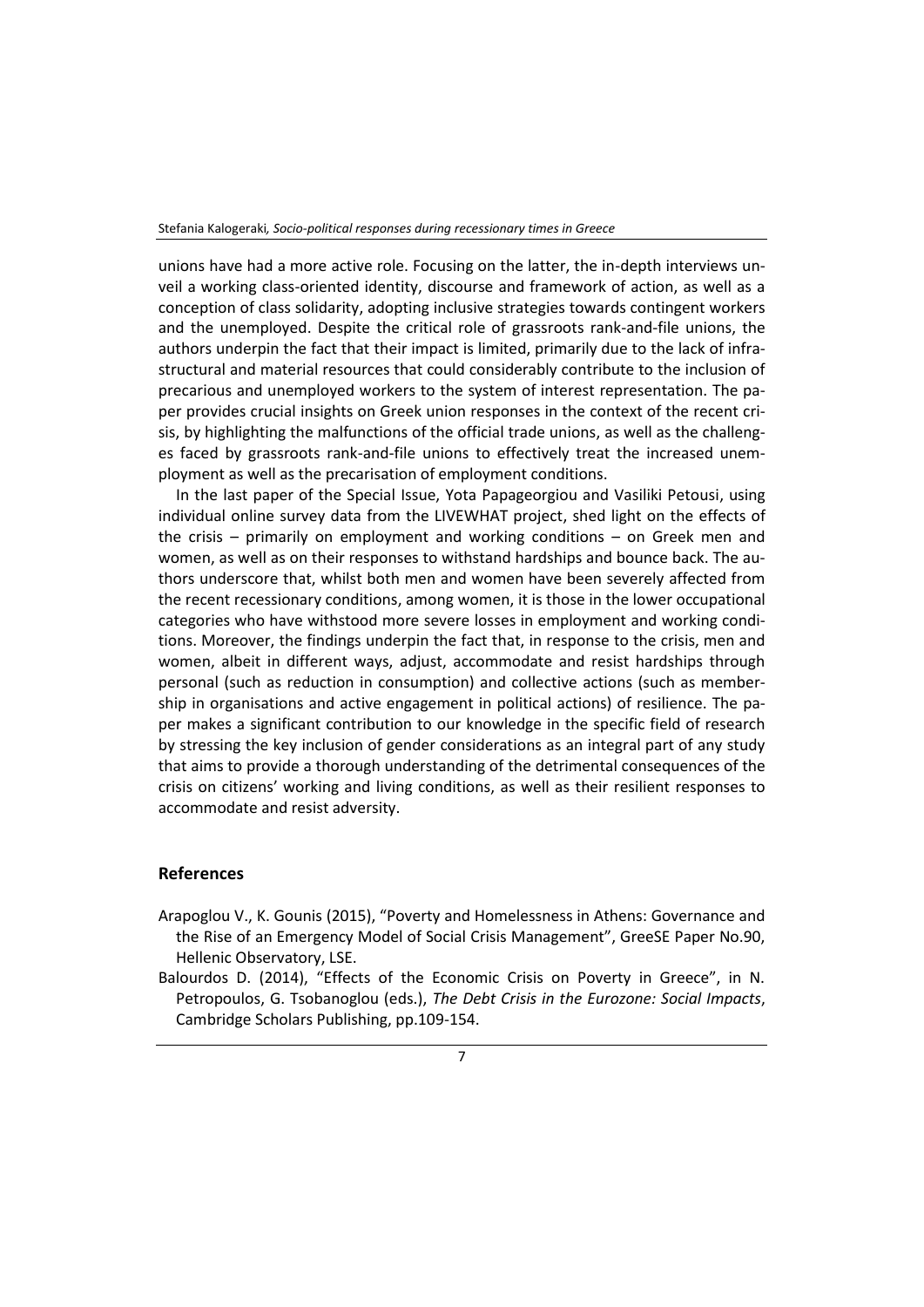- Bosi L., L. Zamponi (2015), "Direct Social Actions and Economic Crises: The Relationship between Forms of Action and Socio-Economic Context in Italy", *Partecipazione e Conflitto*, 8(2): 367-391.
- D'Alisa G., F. Forno, and S. Maurano (2015), "Grassroots (Economic) Activism in Times of Crisis: Mapping the Redundancy of Collective Actions", *Partecipazione e Conflitto*, *8*(2): 328-342.
- Economou M., M. Madianos, C. Theleritis, L. Peppou, and C. Stefanis (2011), "Increased Suicidality Amid Economic Crisis in Greece", *The Lancet*, 378(9786):124-5.
- Economou M., M. Madianos, L. Peppou, A. Patelakis, and C. Stefanis (2013), "Major Depression in the Era of Economic Crisis: A Replication of a Cross-sectional Study Across Greece", *Journal of Affective Disorders*, 145(3):308–314
- Featherstone K. (2011), "*The Greek Sovereign Debt Crisis and EMU: A Failing State in a Skewed Regime", Journal of Common Market Studies*, 49 (2): 193-217.
- Georgiadou V. (2013), "Right-wing Populism and Extremism: The Rapid Rise of Golden Dawn in Crisis-ridden Greece", in R. Melzer , S. Serafin (eds.), *Right-Wing Extremism in Europe: Country Analyses, Counter-Strategies and Labor-Market Oriented Exit Strategies*, Berlin: Friedrich Ebert Foundation, pp. 75–101.
- Harrison E. (2012), **"**Bouncing Back? Recession, Resilience and Everyday Lives", *Critical Social Policy,* 33(1): 97–113.
- Kalogeraki S. (2017), "The Exploration of Migration Flows in Greece, Spain, Portugal and Italy during the Economic Crisis", *The Greek Review of Social Research*, vol. 147 (in Greek).
- Kalogeraki S. (2014), "Migrant-related Attitudes Among the Ethnic Majority and Migrant Group During Prosperous and Recessionary Times: The Case of Greece", in N. Petropoulos, G. Tsobanoglou (eds.), *The Debt Crisis in the Eurozone: Social Impacts*, Cambridge Scholars Publishing, pp.206-226.
- Kanellopoulos K., M. Kousis (2018), "Protest, Elections and Austerity Politics in Greece", in A. Placas, and E. Doxiadis (eds.), Living under Austerity: Greek Society in Crisis, New York: Berghahn Books.
- Kousis M., M. Paschou (2017), "Alternative Forms of Resilience. A Typology of Approaches for the Study of Citizen Collective Responses in Hard Economic Times", *Partecipazione e Conflitto*, 10(1): 136-168.
- Kousis M., S. Kalogeraki, M. Papadaki, A. Loukakis, and M. Velonaki (2018), "Confronting Austerity in Greece: Alternative Forms of Resilience and Solidarity Initiatives by Citizen Groups", in J. Roose, F. Scholl, and M. Sommer (eds.) *Protest, Resilienz und*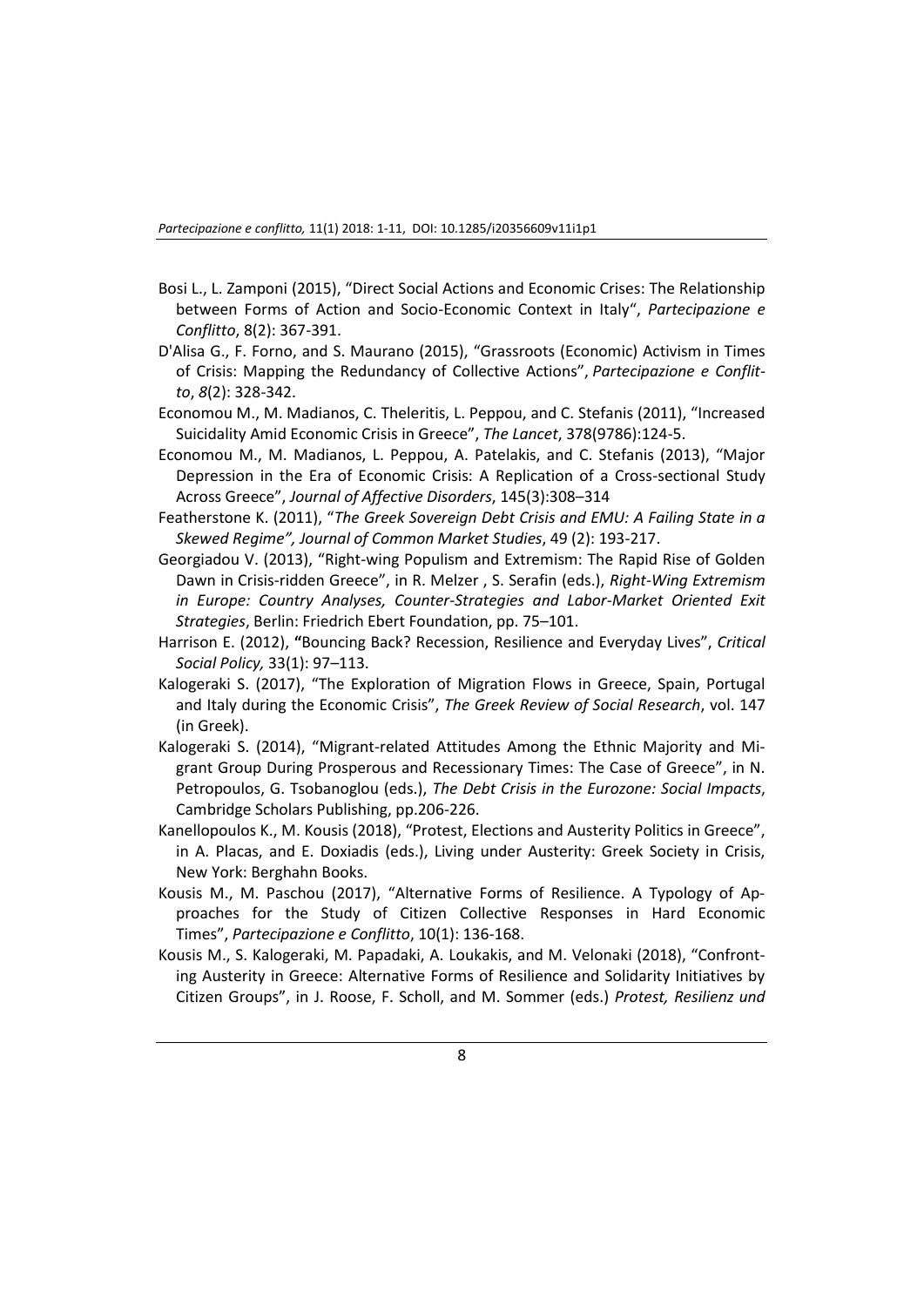Stefania Kalogeraki*, Socio-political responses during recessionary times in Greece*

*Transnationale Solidarität Europas Zivilgesellschaft in der Wirtschafts- und Finanzkrise* (under press).

- Kousis M, (2014), "The Transnational Dimension of the Greek Protest Campaign Against Troika Memoranda and Austerity Policies, 2010-2012", in D. della Porta, A. Mattoni (eds.), *Spreading Protest: Social Movements in Times of Crisis*, Colchester, ECPR Press, pp. 139-170.
- Labrianidis L. (2011), *Investing in Getaway: The Brain Drain from Greece during the Era of Globalization*, Athens: Kritiki (in Greek).
- Loukidou K. (2014), "New Examples of Collective Action in Greece: Challenging the Traditional Patterns of Civil Society-State Relationship", Paper presented at the *11th ISTR International Conference: Civil Society and the Citizen*, Muenster, Germany.
- Matsaganis M. (2013), *The Greek Crisis: Social Impacts and Policy Responses,* Berlin: Friedrich Ebert Stiftung.
- Matsaganis M., C. Leventi (2014), "Poverty and Inequality during the Great Recession in Greece", *Political Studies Review*, 12(2): 209-223.
- OECD (2014), *Society at a Glance 2014, Highlights: GREECE, The Crisis and its Aftermath,* Paris: OECD Publishing.
- Papadopoulos T., A. Roumpakis (2012), "The Greek Welfare State in the Age of Austerity: Anti-social Policy and the Politico-economic Crisis", in M. Kilkey, G. Ramia, and K. Farnsworth (eds.), *Social Policy Review 24: Analysis and Debate in Social Policy*, Bristol: Policy Press, pp. 205-230.
- Papatheodorou C. (2015), "Economic Crisis, Poverty and Deprivation in Greece. The Impact of Neoliberal Remedies", in S. Mavroudeas (ed.), *Greek Capitalism in Crisis: Marxist Analyses*, London-New York: Routledge, pp. 179- 195.
- Petmesidou M., A. Guillén (2015), "Economic Crisis and Austerity in Southern Europe: Threat or Opportunity for a Sustainable Welfare State", *Research Paper no.18,* European Social Observatory.
- Petropoulou C. (2013), "Alternative Networks of Collectivities and Solidarity-Cooperative Economy in Greek Cities: Exploring their Theoretical Origins", *Journal of Regional and Socio-Economic Issues*, 3(2): 61-85.
- Racist Violence Recording Network (2014), "*Racist Violence Recording Network 2013- Annual Report*, Athens, Racist Violence Recording Network", UNHCR, Retrieved February 1 ,2018 (http://rvrn.org/wp-content/uploads/2014/04/Report2013\_EN.pdf)
- Rakopoulos T. (2015), "Solidarity Economy in Contemporary Greece 'Movementality', Economic Democracy and Social Reproduction during Crisis", in K. Hart (ed.), *Economy For and Against Democracy,* New York, Oxford: Berghahn, pp. 161-182.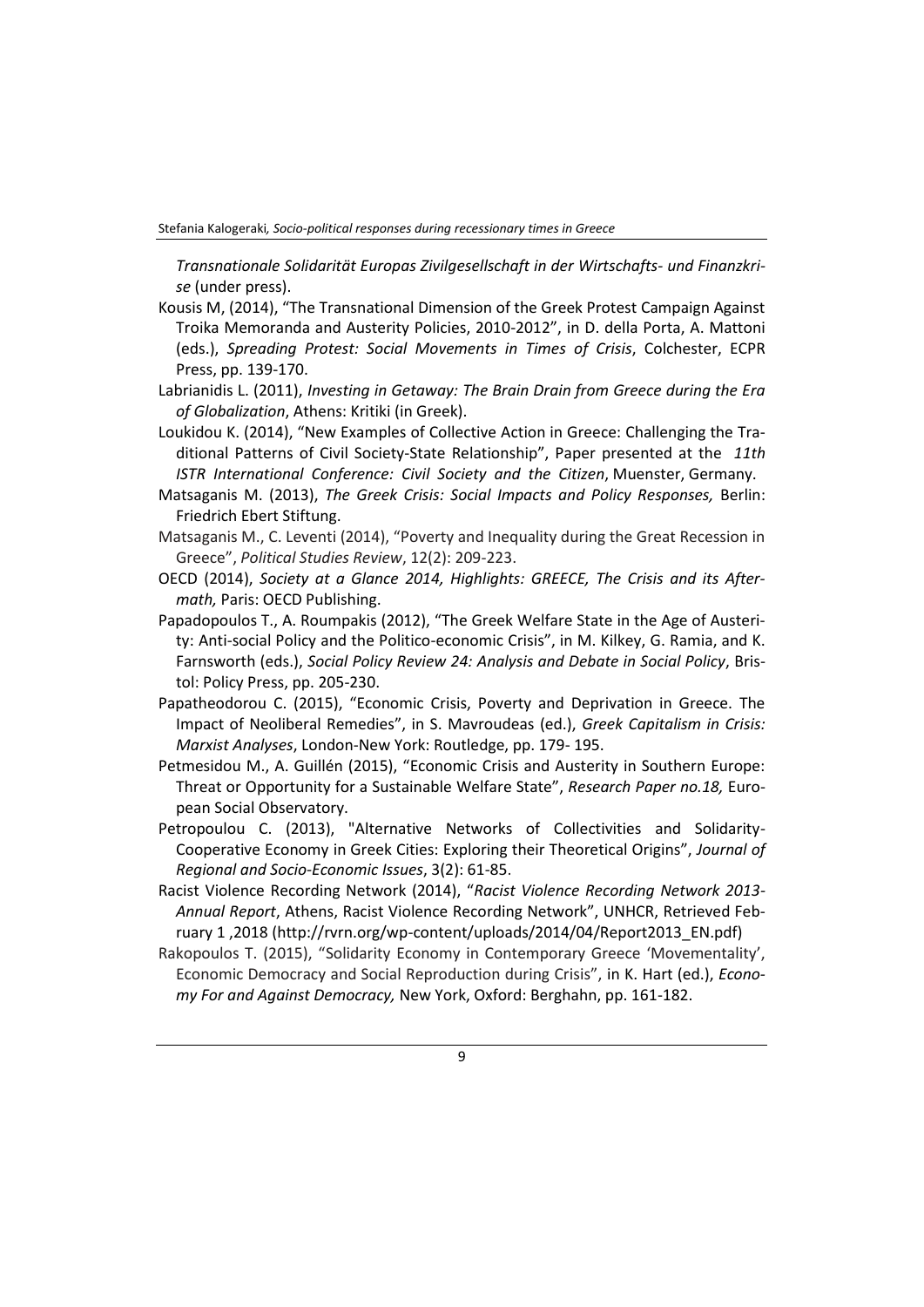- Rüdig W., G. Karyotis (2013), "Beyond the Usual Suspects: New Participants in Antiausterity Protest in Greece", *Mobilization: An International Journal*, 18(3): 313-330.
- Serdedakis Ν., M. Koufidi (2018), "Contentious and Electoral Cycle in Greece During Times of Crisis", *Greek Political Science Review* 44, 7-30 (in Greek).
- Simiti M. (2017), "Civil Society and the Economy: Greek Civil Society during the Economic Crisis", *Journal of Civil Society*, 13(4): 357-373.
- Sotiropoulos D. (2014), *Civil Society in Greece in the Wake of the Economic Crisis,* Athens: ELIAMEP foundation and the Konrad Adenauer Stiftung.
- Theodorikakou O., A. Alamanou, and K. Katsadoros (2013), ""Neo-homelessness" and the Greek Crisis", *European Journal of Homelessness*, *7*(2): 203-210.
- Triandafyllidou A., R. Gropas (2014) ""Voting With Their Feet": Highly Skilled Emigrants", *American Behavioral Scientist,* 58(12): 1614-1633.
- Vathakou E. (2015), "Citizens' Solidarity Initiatives in Greece during the Financial Crisis", *in* J. Clarke, A.Huliaras, and D.Sotiropoulos (eds.), *Austerity and the Third Sector in Greece. Civil Society at the European Frontline*, London and NY: Routledge, pp. 167- 193.

#### **Papers published in this Special Section**

- Loukakis A. (2018), "Not Just Solidarity Providers. Investigating the Political Dimension of Alternative Action Organisations (AAOs) during the Economic Crisis in Greece", *PArtecipazione e COnflitto,* 11(1): 12-37.
- Papadaki M., S. Kalogeraki (2018), "Exploring Social and Solidarity Economy (SSE) during the Greek Economic Crisis", *PArtecipazione e COnflitto,* 11(1): 38-69.
- Petropoulou, E. A. (2018), "Social and Solidarity Economy. The Case of an Urban Consumption Co-operative in Greece", *PArtecipazione e COnflitto,* 11(1): 70-94.
- Zaimakis Y. (2018), "Autonomy, Degrowth and Prefigurative Politics: Voices of Solidarity Economy Activists amid Economic Crisis in Greece", *PArtecipazione e COnflitto,*  11(1): 95-120.
- Karakioulafis C., K. Kanellopoulos (2018), "Triggering Solidarity Actions towards Contingent Workers and the Unemployed. The Point of View of Grassroots Trade Unionists and Labour Activists ", *PArtecipazione e COnflitto,* 11(1): 121-144.
- Papageorgiou Y., V. Petousi (2018), "Gender Resilience in Times of Economic Crisis: Findings from Greece", *PArtecipazione e COnflitto,* 11(1): 145-174.